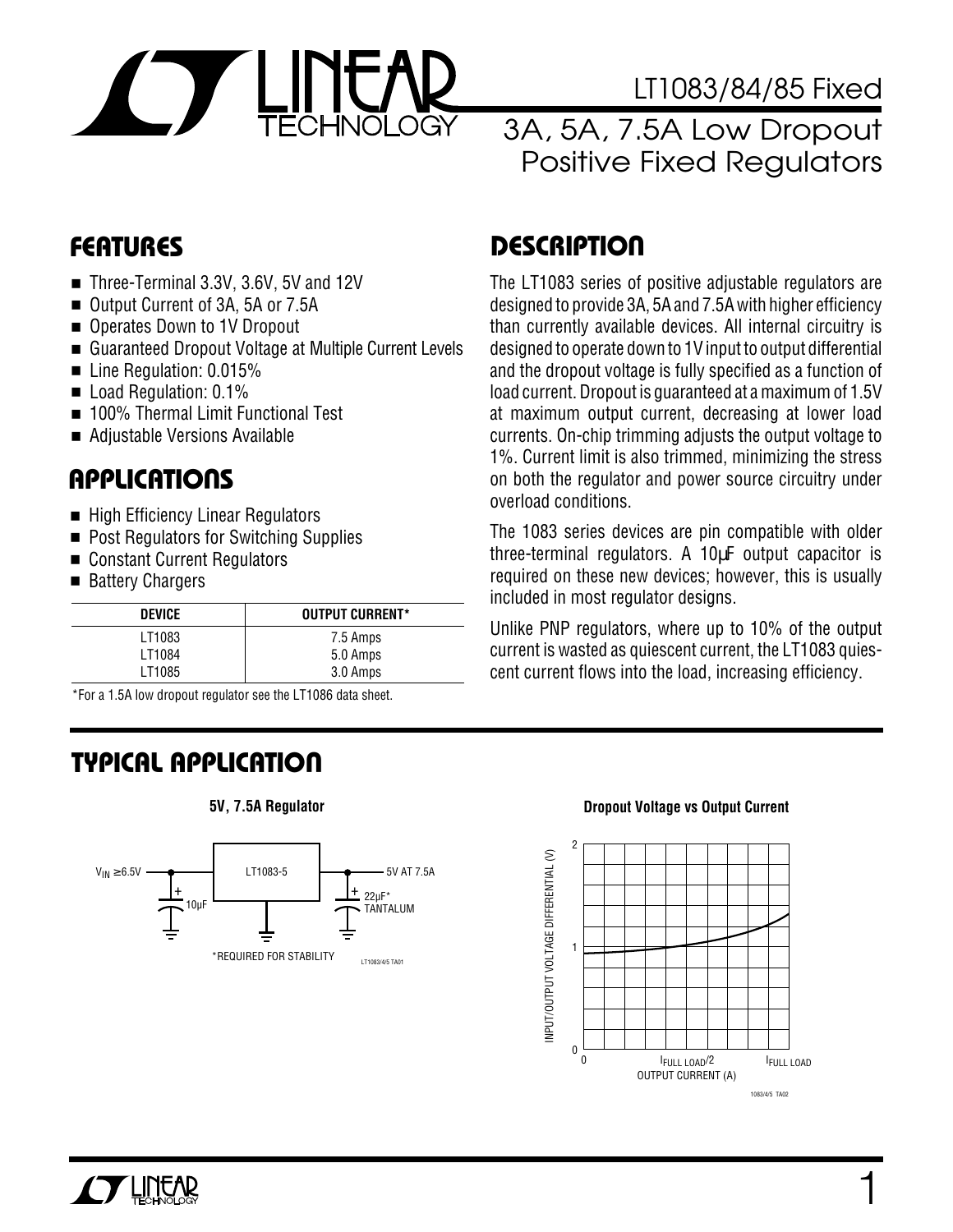## **ABSOLUTE MAXIMUM RATINGS**

| Power Dissipation Internally Limited        |  |
|---------------------------------------------|--|
|                                             |  |
| <b>Operating Input Voltage</b>              |  |
|                                             |  |
|                                             |  |
|                                             |  |
| <b>Operating Junction Temperature Range</b> |  |
| "C" Grades                                  |  |
|                                             |  |
|                                             |  |
| "M" Grades                                  |  |
| Control Section -55°C to 150°C              |  |
|                                             |  |

Storage Temperature Range ................. –65°C to 150°C Lead Temperature (Soldering, 10 sec).................. 300°C

**Note 1:** Although the devices maximum operating voltage is limited, (20V for a 3V, 5V device, and 25V for a 12V device) the devices are guaranteed to withstand transient input voltages up to 30V. For input voltages greater than the maximum operating input voltage some degradation of specifications will occur. For input/output voltage differentials greater than 15V, a minimum external load of 5mA is required to maintain regulation.

## **PRECONDITIONING U U U**

100% Thermal Limit Functional Test.

# **PACKAGE/ORDER INFORMATION**



# **ELECTRICAL CHARACTERISTICS**

| <b>PARAMETER</b> | CONDITIONS |                                                                                                                                                                                                                              | MIN                     | TYP            | MAX                     | <b>UNITS</b>                                 |
|------------------|------------|------------------------------------------------------------------------------------------------------------------------------------------------------------------------------------------------------------------------------|-------------------------|----------------|-------------------------|----------------------------------------------|
| Output Voltage   | LT1084-3.3 | $I_{OIII}$ = 0mA, T <sub>J</sub> = 25°C, V <sub>IN</sub> = 8V (K Package Only)<br>$0 \leq I_{\text{OUT}} \leq 5A, 4.8 \text{V} \leq V_{\text{IN}} \leq 15 \text{V}$ (Note 8)                                                 | 3.270<br>3.235          | 3.300<br>3.300 | 3.330<br>3.365          | $\mathsf{V}$<br>V                            |
|                  | LT1085-3.3 | $V_{IN}$ = 5V, $I_{OUT}$ = 0mA, T <sub>J</sub> = 25°C (K Package Only)<br>$4.8 \text{V} \leq \text{V}_{\text{IN}} \leq 15 \text{V}, 0 \leq \text{I}_{\text{OUT}} \leq 3 \text{A}$ (Note 8)                                   | 3.270<br>3.235          | 3.300<br>3.300 | 3.330<br>3.365          | $\mathsf{V}$<br>V                            |
|                  | LT1085-3.6 | $V_{IN}$ = 5V, $I_{OUT}$ = 0mA, T <sub>J</sub> = 25°C (K Package Only)<br>$5V \le V_{IN} \le 15V$ , $0 \le I_{OIII} \le 3A$ (Note 8)<br>$5V \leq V_{IN} \leq 15V$ , $0 \leq I_{OUT} \leq 3A$ , $TJ \geq 0^{\circ}C$ (Note 8) | 3.564<br>3.500<br>3.528 | 3.600          | 3.636<br>3.672<br>3.672 | $\mathsf{V}$<br>$\mathsf{V}$<br>$\mathsf{V}$ |

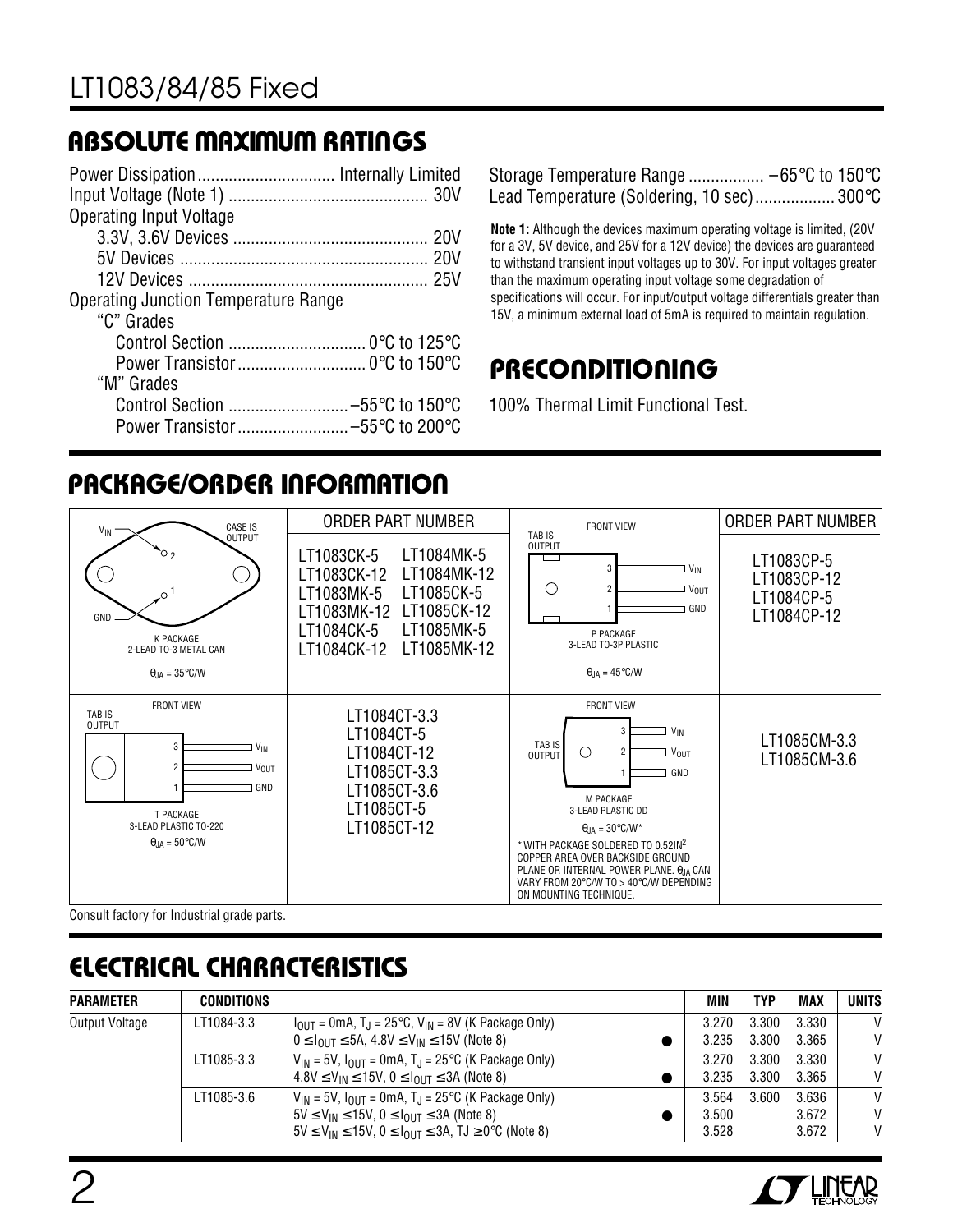### **ELECTRICAL CHARACTERISTICS**

| <b>PARAMETER</b>          | <b>CONDITIONS</b>   |                                                                                                                                 |           | <b>MIN</b> | <b>TYP</b>    | <b>MAX</b> | <b>UNITS</b> |
|---------------------------|---------------------|---------------------------------------------------------------------------------------------------------------------------------|-----------|------------|---------------|------------|--------------|
| <b>Output Voltage</b>     | LT1085-3.6          | $5V \le V_{IN} \le 15V$ , $0 \le I_{OUT} \le 2.5A$ (Note 8)                                                                     |           | 3.528      |               | 3.672      | V            |
|                           |                     | $V_{IN} = 4.75V$ , $I_{OUT} = 3A$ , $T_J \ge 0$ °C                                                                              |           | 3.350      |               | 3.672      | V            |
|                           |                     | $V_{IN} = 4.75V$ , $I_{OUT} = 2.5A$ , $T_J \ge 0$ °C                                                                            |           | 3.450      |               | 3.672      | V            |
|                           |                     | $V_{IN}$ = 4.75V, $I_{OUT}$ = 1.5A, $T_J > 0$ °C                                                                                |           | 3.528      |               | 3.672      | V            |
|                           | LT1083/4/5-5        | $I_{OUT}$ = 0mA, T <sub>J</sub> = 25°C, V <sub>IN</sub> = 8V (K Package Only)                                                   |           | 4.950      | 5.000         | 5.050      | $\mathsf{V}$ |
|                           |                     | $0 \leq I_{\text{OUT}} \leq I_{\text{FULLOAD}}$ , 6.5V $\leq$ V <sub>IN</sub> $\leq$ 20V (Notes 3, 5, 6, 8)                     |           | 4.900      | 5.000         | 5.100      | V            |
|                           | LT1083/4/5-12       | $I_{OUT}$ = 0mA, T <sub>J</sub> = 25°C, V <sub>IN</sub> = 15V (K Package Only)                                                  |           | 11.880     | 12.000        | 12.120     | V            |
|                           |                     | $0 \leq I_{\text{OUT}} \leq I_{\text{FULLOAD}},\ 13.5 \text{V} \leq V_{\text{IN}} \leq 25 \text{V} \ (\text{Notes 3, 5, 6, 8})$ |           |            | 11.760 12.000 | 12.240     | V            |
| Line Regulation           | LT1084-3.3          | $I_{\text{OUT}} = 0$ mA, T <sub>J</sub> = 25 $\text{°C}$ , 4.8V $\leq$ V <sub>IN</sub> $\leq$ 15V                               |           |            | 0.5           | 6          | mV           |
|                           |                     |                                                                                                                                 |           |            | 1.0           | 6          | mV           |
|                           | LT1085-3.3          | $4.8V \le V_{IN} \le 15V$ , $I_{OUT} = 0mA$ , $T_{J} = 25°C$                                                                    |           |            | 0.5           | 6          | mV           |
|                           |                     |                                                                                                                                 |           |            | 1.0           | 6          | mV           |
|                           | LT1085-3.6          | $4.8V \le V_{IN} \le 15V$ , $I_{OUT} = 0mA$ , T <sub>J</sub> = 25 °C                                                            |           |            | 0.5<br>1.0    | 6          | mV<br>mV     |
|                           | LT1083/4/5-5        |                                                                                                                                 |           |            | 0.5           | 6<br>10    | mV           |
|                           |                     | $I_{OUT}$ = 0mA, T <sub>J</sub> = 25°C, 6.5V $\leq$ V <sub>IN</sub> $\leq$ 20V (Notes 1, 2)                                     |           |            | 1.0           | 10         | mV           |
|                           | LT1083/4/5-12       | $I_{OUT}$ = 0mA, T <sub>J</sub> = 25°C, 13.5V $\leq$ V <sub>IN</sub> $\leq$ 25V (Notes 1, 2)                                    |           |            | 1.0           | 25         | mV           |
|                           |                     |                                                                                                                                 |           |            | 2.0           | 25         | mV           |
| <b>Load Regulation</b>    | LT1084-3.3          | $V_{IN} = 5V$ , $0 \leq I_{OUT} \leq 5A$ , $T_J = 25^{\circ}C$                                                                  |           |            | 3             | 15         | mV           |
|                           |                     |                                                                                                                                 |           |            | 7             | 20         | mV           |
|                           | LT1085-3.3          | $V_{IN} = 5V$ , $0 \leq I_{OUIT} \leq 3A$ , $T_{JI} = 25^{\circ}C$                                                              |           |            | 3             | 15         | mV           |
|                           |                     |                                                                                                                                 |           |            |               | 20         | mV           |
|                           | LT1085-3.6          | $V_{IN} = 5.25V$ , $0 \leq I_{OUIT} \leq 3A$ , $T_{JI} = 25^{\circ}C$                                                           |           |            | 3             | 15         | mV           |
|                           |                     |                                                                                                                                 |           |            |               | 20         | mV           |
|                           | LT1083/4/5-5        | $V_{IN} = 8V$ , $0 \leq I_{OUT} \leq I_{FULLLOAD}$ , $T_J = 25^{\circ}C$ (Notes 1, 2, 3, 5)                                     |           |            | 5             | 20         | mV           |
|                           |                     |                                                                                                                                 |           |            | 10            | 35         | mV           |
|                           | LT1083/4/5-12       | $V_{IN} = 15V$ , $0 \leq I_{OUT} \leq I_{FULLLOAD}$ , $T_J = 25^{\circ}C$ (Notes 1, 2, 3, 5)                                    |           |            | 12            | 36         | mV           |
|                           |                     |                                                                                                                                 |           |            | 24            | 72         | mV           |
| Dropout Voltage           | LT1084/5-3.3        | $\Delta V_{\text{OUT}} = 33 \text{mV}$ , $I_{\text{OUT}} = I_{\text{FULL LOAD}}$ (Notes 4, 5)                                   |           |            | 1.3           | 1.5        | V            |
|                           | LT1085-3.6          | $\Delta V_{\text{OUT}} = 36$ mV, $I_{\text{OUT}} = I_{\text{FULL}\text{ LOAD}}$ (Notes 4, 5)                                    |           |            | 1.3           | 1.5        | $\mathsf{V}$ |
|                           | LT1083/4/5-5        | $\Delta V_{\text{OUT}} = 50$ mV, $I_{\text{OUT}} = I_{\text{FULL}\text{ LOAD}}$ (Notes 4, 5)                                    |           |            | 1.3           | 1.5        | V            |
|                           | LT1083/4/5-12       | $\Delta V_{\text{OUT}}$ = 120mV, $I_{\text{OUT}}$ = $I_{\text{FULL}\text{ LOAD}}$ (Notes 4, 5)                                  |           |            | 1.3           | 1.5        | V            |
| <b>Current Limit</b>      | LT1083-5            | $V_{IN} = 10V$                                                                                                                  |           | 8.0        | 9.5           |            | Α            |
|                           | LT1083-12           | $V_{IN}$ = 17V                                                                                                                  |           | 8.0        | 9.5           |            | Α            |
|                           | LT1084-3.3          | $V_{IN} = 8V$                                                                                                                   |           | 5.5        | 6.5           |            | A            |
|                           | LT1084-5            | $V_{IN} = 10V$                                                                                                                  |           | 5.5        | 6.5           |            | A            |
|                           | LT1084-12           | $V_{IN}$ = 17V                                                                                                                  |           | 5.5        | 6.5           |            | Α            |
|                           | LT1085-3.3/3.6      | $V_{IN} = 8V$                                                                                                                   |           | 3.2        | 4.0           |            | A            |
|                           | LT1085-5            | $V_{IN} = 10V$                                                                                                                  |           | 3.2        | 4.0           |            | Α            |
|                           | LT1085-12           | $V_{IN} = 17V$                                                                                                                  |           | 3.2        | 4.0           |            | Α            |
| Quiescient Current        | LT1084-3.3          | $V_{IN} = 18V$                                                                                                                  | $\bullet$ |            | 5.0           | 10.0       | mA           |
|                           | LT1085-3.3          | $V_{IN}$ = 18V                                                                                                                  |           |            | 5.0           | 10.0       | mA           |
|                           | LT1085-3.6          | $V_{IN} = 18V$                                                                                                                  |           |            | 5.0           | 10.0       | mA           |
|                           | LT1083/4/5-5        | $V_{IN} \leq 20V$                                                                                                               |           |            | 5.0           | 10.0       | mA           |
|                           | LT1083/4/5-12       | $V_{IN} \leq 25V$                                                                                                               |           |            | 5.0           | 10.0       | mA           |
| <b>Thermal Regulation</b> | LT1083-5/12         | $T_A = 25^{\circ}C$ , 30ms pulse                                                                                                |           |            | 0.002         | 0.010      | $\%$ /W      |
|                           | LT1084-3.3/5/12     |                                                                                                                                 |           |            | 0.003         | 0.015      | $\% / W$     |
|                           | LT1085-3.3/3.6/5/12 |                                                                                                                                 |           |            | 0.004         | 0.020      | $\%$ /W      |
| <b>Ripple Rejection</b>   |                     | $f = 120$ Hz, C <sub>OUT</sub> = 25µF Tantalum, $I_{OUT} = I_{FULLLOAD}$                                                        |           |            |               |            |              |
|                           | LT1084-3.3          | f = 120Hz, $C_{OUT}$ = 25µF Tantalum, $I_{OUT}$ = 5A, $V_{IN}$ = 6.3V                                                           |           | 60         | 72            |            | dB           |

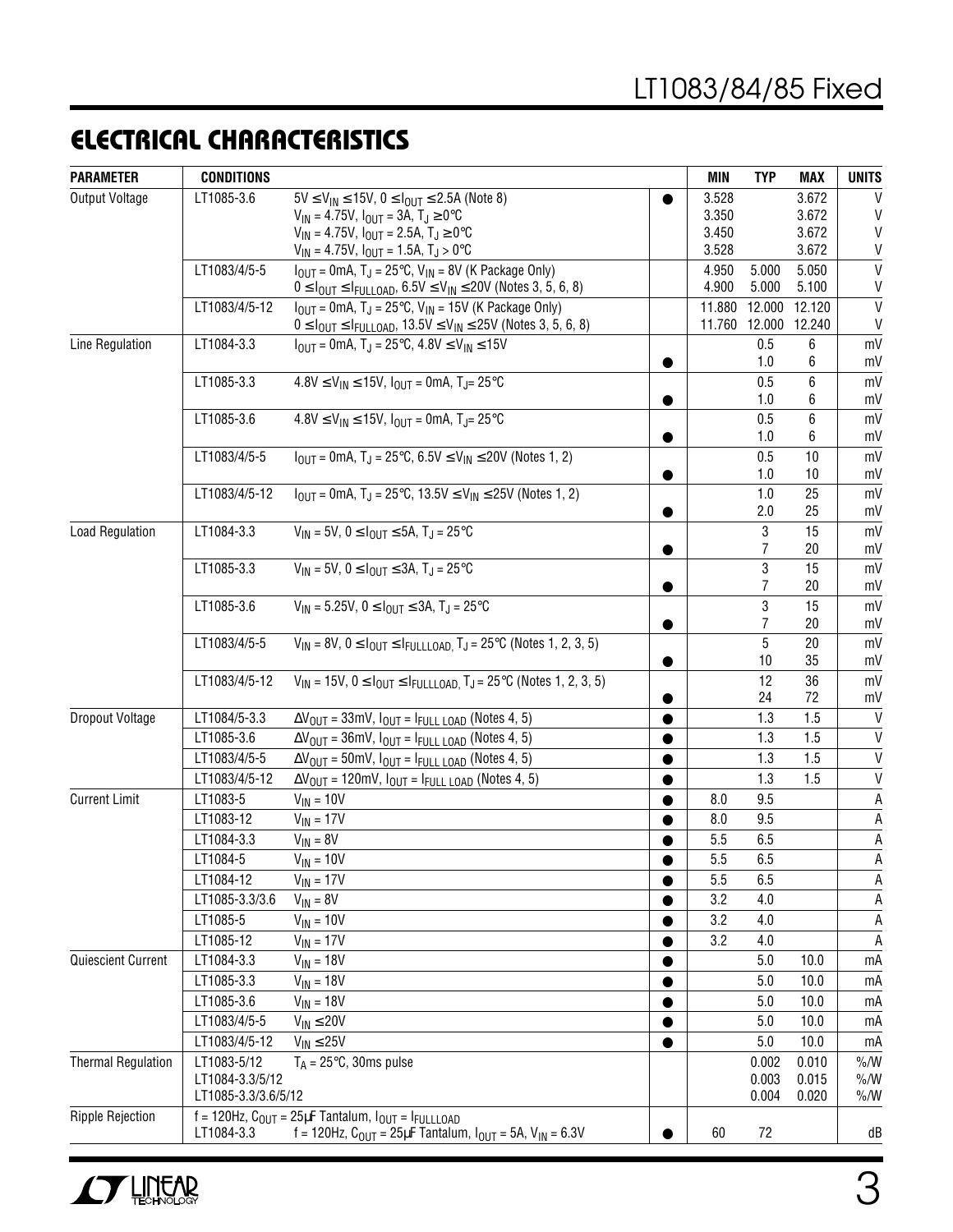### **ELECTRICAL CHARACTERISTICS**

| <b>PARAMETER</b>             | <b>CONDITIONS</b>                |                                                                                            |  | <b>MIN</b> | <b>TYP</b> | <b>MAX</b> | <b>UNITS</b>  |
|------------------------------|----------------------------------|--------------------------------------------------------------------------------------------|--|------------|------------|------------|---------------|
| <b>Ripple Rejection</b>      | LT1085-3.3                       | f = 120Hz, $C_{\text{OUT}}$ = 25µF Tantalum, $V_{\text{IN}}$ = 6.3V, $I_{\text{OUT}}$ = 3A |  | 60<br>72   |            |            | dB            |
|                              | LT1085-3.6                       | f = 120Hz, $C_{OIII}$ = 25µF Tantalum, $V_{IN}$ = 6.6V, $I_{OIII}$ = 3A                    |  | 60         | 72         |            | dB            |
|                              | LT1083/4/5-5                     | $V_{IN}$ = 8V (Note 5)                                                                     |  | 60         | 68         |            | dB            |
|                              | LT1083/4/5-12                    | $V_{IN}$ = 15V (Note 5)                                                                    |  | 54         | 60         |            | dB            |
| <b>Temperature Stability</b> |                                  |                                                                                            |  |            | 0.5        |            | $\frac{0}{0}$ |
| Long Term Stability          | $T_A = 125^{\circ}C$ , 1000 Hrs. |                                                                                            |  |            | 0.03       | 1.0        | $\frac{0}{0}$ |
| <b>RMS Output Noise</b>      | $T_A = 25^{\circ}C$              |                                                                                            |  |            |            |            |               |
| (% of $V_{\text{OUT}}$ )     | $10Hz = 5f \le 10kHz$            |                                                                                            |  |            | 0.003      |            | $\frac{0}{0}$ |
| <b>Thermal Resistance</b>    |                                  | Control Circuitry/Power Transistor (See Applications Information)                          |  |            |            |            |               |
| Junctrion-to-Case            | LT1083                           | K Package                                                                                  |  |            |            | 0.6/1.6    | °C/W          |
|                              |                                  | P Package                                                                                  |  |            |            | 0.5/1.6    | $\degree$ C/W |
|                              | LT1084                           | K Package                                                                                  |  |            |            | 0.75/2.3   | $\degree$ C/W |
|                              |                                  | P Package                                                                                  |  |            |            | 0.65/2.3   | °C/W          |
|                              |                                  | T Package                                                                                  |  |            |            | 0.65/2.7   | °C/W          |
|                              | LT1085                           | K Package                                                                                  |  |            |            | 0.9/3.0    | $\degree$ C/W |
|                              |                                  | T Package                                                                                  |  |            |            | 0.7/3.0    | °C/W          |
|                              |                                  | DD Package                                                                                 |  |            |            | 0.7/3.0    | °C/W          |

The ● denotes the specifications which apply over the full operating temperature range.

**Note 1:** See thermal regulation specifications for changes in output voltage due to heating effects. Load and line regulation are measured at a constant junction temperature by low duty cycle pulse testing.

**Note 2:** Line and load regulation are guaranteed up to the maximum power dissipation (60W for the LT1083, 45W for the LT1084 (K, P), 30W for the LT1084 (T) and 30W for the LT1085). Power dissipation is determined by the input/output differential and the output current. Guaranteed maximum power dissipation will not be available over the full input/output range.

**Note 3:**  $I_{\text{FIII}}$  LOAD is defined in the current limit curves. The  $I_{\text{FIII}}$  LOAD curve is defined as the minimum value of current limit as a function of input to output voltage. Note that the 60W power dissipation for the LT1083 (45W for the LT1084 (K, P), 30W for the LT1084 (T), 30W for the LT1085) is only achievable over a limited range of input to output voltage. **Note 4:** Dropout voltage is specified over the full output current range of the device. Test points and limits are shown on the Dropout Voltage curve. **Note 5:** For LT1083  $I_{\text{FULL LOAD}}$  is 5A for  $-55^{\circ}$ C  $\leq T_J \leq -40^{\circ}$ C and 7.5A for  $T_J \geq -40^{\circ}C$ .

**Note 6:** 1.7V ≤ (V<sub>IN</sub> – V<sub>OUT</sub>) ≤ 25V for LT1084 at –55°C ≤ T<sub>J</sub> ≤ –40°C. **Note 7:** Dropout voltage 1.7V maximum for LT1084 at  $-55 \le T_J \le -40^{\circ}$ C. **Note 8:** Full load current is not available at all input-output voltages. See Notes 2,3,5.

# **TYPICAL PERFORMANCE CHARACTERISTICS W U**



#### **LT1083 Dropout Voltage LT1083 Short-Circuit Current LT1083 Load Regulation**





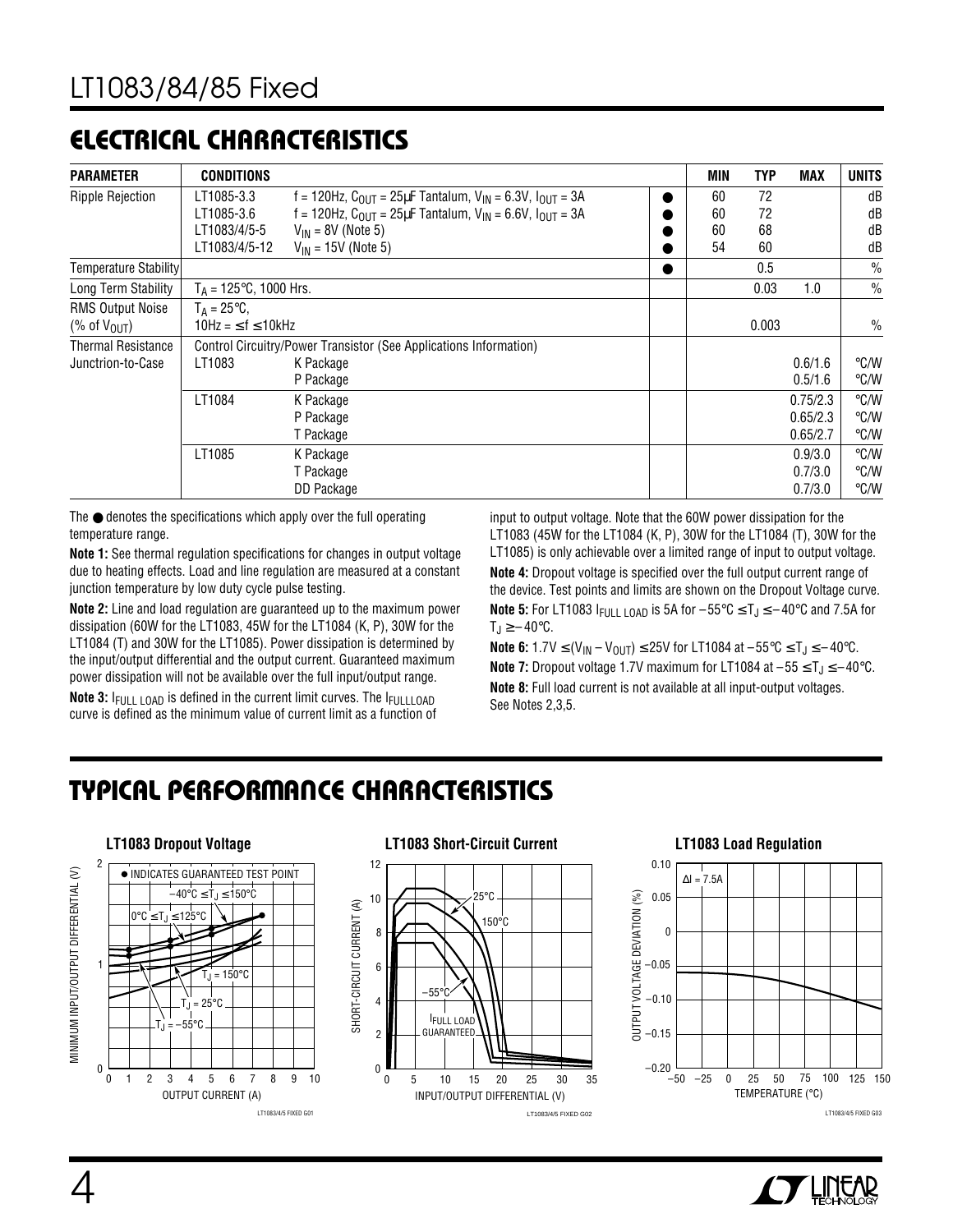## **TYPICAL PERFORMANCE CHARACTERISTICS W U**





LT1083/4/5 FIXED G08

 $f<sub>R</sub>$  = 120Hz VRIPPLE ≤ 3VP-P

0.4 0.8 1.0

1083/4/5 FIXED G11



#### **LT1085 Load Regulation**



#### **Temperature Stability**



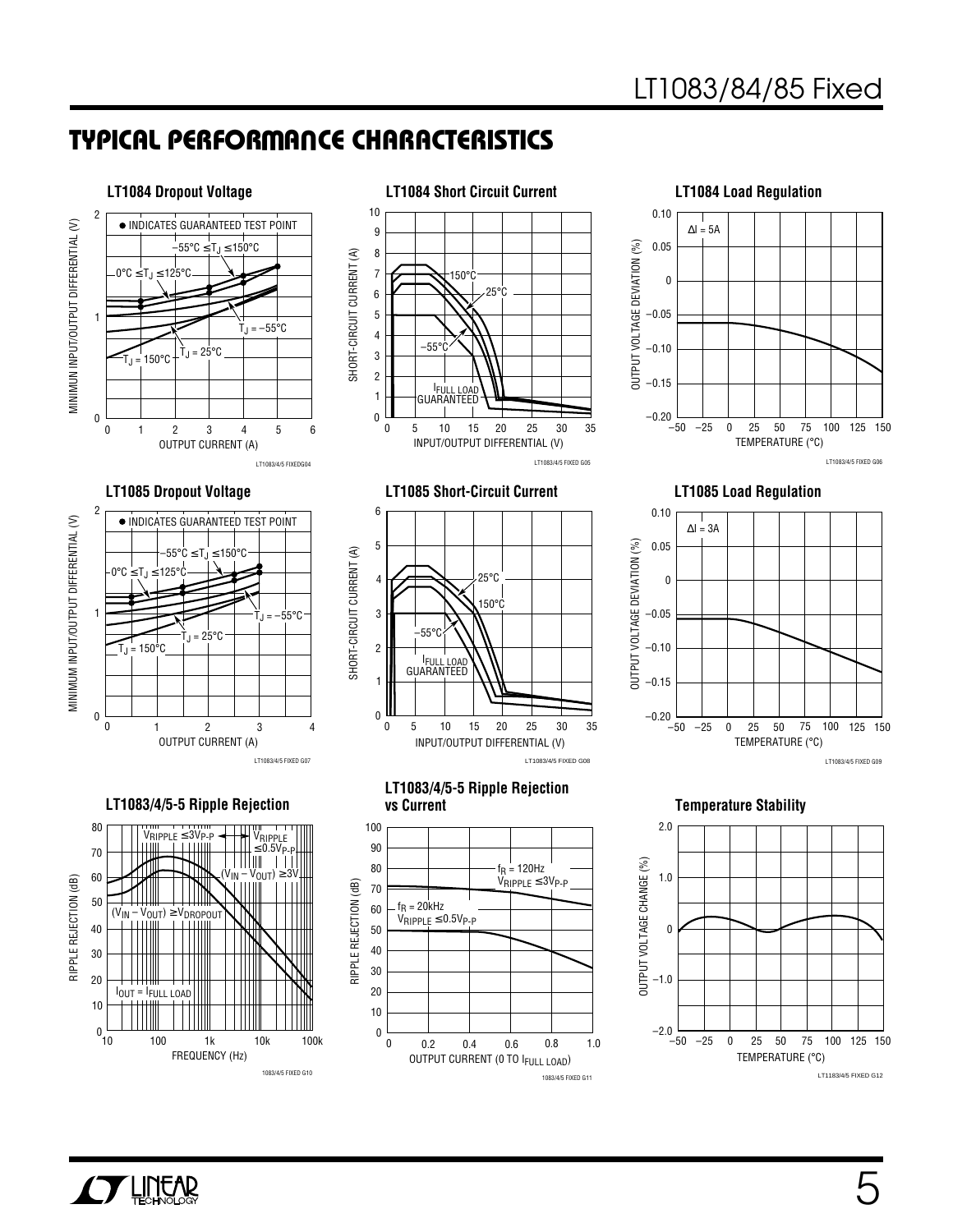# **TYPICAL PERFORMANCE CHARACTERISTICS W U**



LT1083/4/5 FIXED G16 \* AS LIMITED BY MAXIMUM JUNCTION TEMPERATURE



LT1083/4/5 FIXED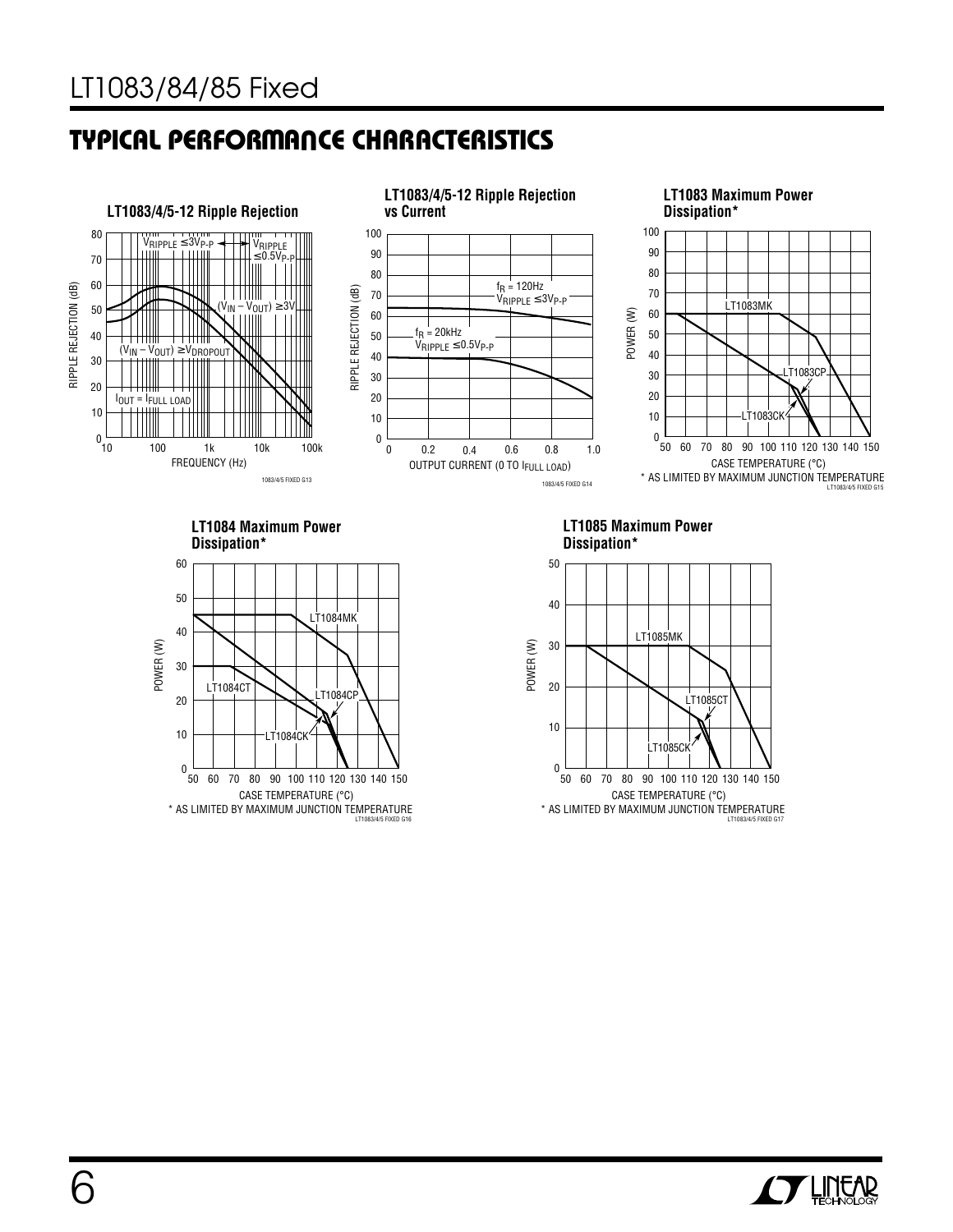

### **APPLICATIONS INFORMATION U W U U**

The LT1083 family of three-terminal regulators are easy to use and have all the protection features that are expected in high performance voltage regulators. They are short circuit protected, have safe area protection as well as thermal shutdown to turn off the regulator should the temperature exceed about 165°C.

These regulators offer lower dropout voltage and more precise reference tolerance. Further, the reference stability with temperature is improved over older types of regulators. The only circuit difference between using the LT1083 family and older regulators is that they require an output capacitor for stability.

#### **Stability**

The circuit design used in the LT1083 family requires the use of an output capacitor as part of the device frequency compensation. For all operating conditions, the addition of 150µF aluminum electrolytic or a 22µF solid tantalum on the output will ensure stability. Normally capacitors much smaller than this can be used with the LT1083. Many different types of capacitors with widely varying characteristics are available. These capacitors differ in capacitor tolerance (sometimes ranging up to  $\pm 100\%$ ), equivalent series resistance, and capacitance temperature coefficient. The 150µF or 22µF values given will ensure stability.

Normally, capacitor values on the order of 100µF are used in the output of many regulators to ensure good transient response with heavy load current changes. Output capacitance can be increased without limit and larger values of output capacitance further improve stability and transient response of the LT1083 regulators.

Another possible stability problem that can occur in monolithic IC regulators is current limit oscillations. These can occur because in current limit the safe area protection exhibits a negative impedance. The safe area protection decreases the current limit as the input-to-output voltage increases.That is the equivalent of having a negitive resistance since increasing voltage causes current to decrease. Negitive resistance during current limit is not unique to the LT1083 series and has been present on all power IC regulators. The value of negative resistance is a function of how fast the current limit is folded back as input-to-

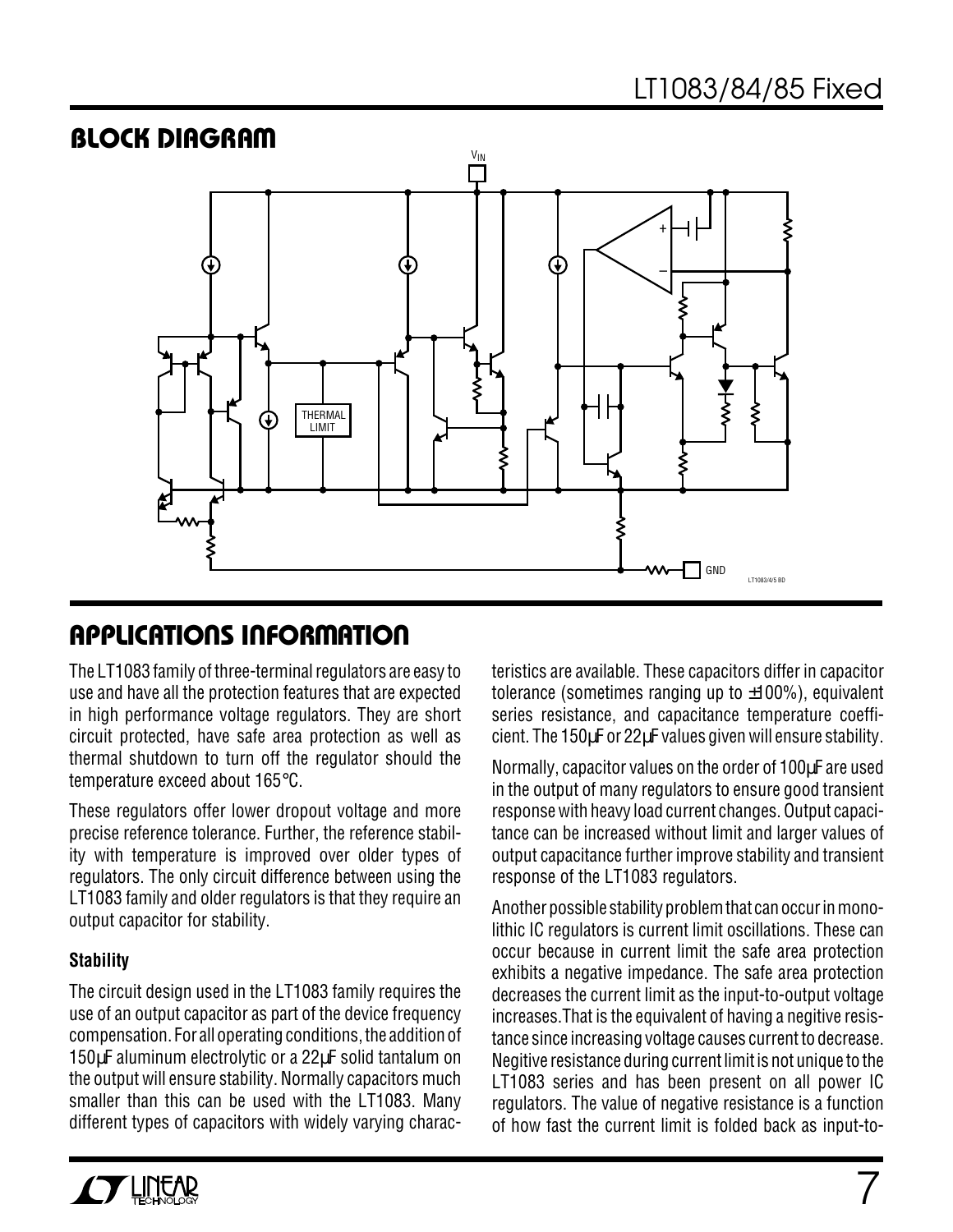# **APPLICATIONS INFORMATION U W U U**

output voltage increases. This negative resistance can react with capacitors or inductors on the input to cause oscillations during current limiting. Depending on the value of series resistance, the overall circuitry may end up unstable. Since this is a system problem, it is not necessarily easy to solve; however it does not cause any problems with the IC regulator and can usually be ignored.

#### **Protection Diodes**

In normal operation the LT1083 family does not need any protection diodes, The internal diode between the input and the output pins of the LT1083 family can handle microsecond surge currents of 50A to 100A. Even with large output capacitances it is very difficult to get those values of surge current in normal operation. Only with high value output capacitors, such as 1000µF to 5000µF and with the input pin instantaneously shorted to ground, can damage occur. A crowbar circuit at the input of the LT1083 can generate those kinds of currents and a diode from output-to-input is then recommended. Normal power supply cycling or even plugging and unplugging in the system will not generate currents large enough to do any damage.



#### **Overload Recovery**

Like any of the IC power regulators, the LT1083 has safe area protection. The safe area protection decreases the current limit as input-to-output voltage increases and keeps the power transistor inside a safe operating region for all values of input-to-output voltage. The LT1083 protection is designed to provide some output current at all values of input-to-output voltage up to the device breakdown.

When power is first turned on, as the input voltage rises, the output follows the input, allowing the regulator to start up into very heavy loads. During the start-up, as the input voltage is rising, the input-to-output voltage differential remains small allowing the regulator to supply large output currents. With high input voltage a problem can occur wherein removal of an output short will not allow the output voltage to recover. Older regulators such as the 7800 series, also exhibited this phenomenon so it is not unique to the LT1083.

The problem occurs with a heavy output load when the input voltage is high and the output voltage is low, such as immediately after a removal of a short. The load line for such a load may intersect the output current curve at two points. If this happens there are two stable output operating points for the regulator. With this double intersection the power supply may need to be cycled down to zero and brought up again to make the output recover.

#### **Ripple Rejection**

In applications that require improved ripple rejection the LT1083 series adjustable regulators should be used. With LT1083 series adjustable regulators the addition of a bypass capacitor from the adjust pin to ground will reduce output ripple by the ratio of  $V_{\text{OUT}}/1.25V$ . See LT1083 series adjustable regulator data sheet.

#### **Load Regulation**

Because the LT1083 is a three-terminal device, it is not possible to provide true remote load sensing. Load regulation will not be limited by the resistance of the wire connecting the regulator to the load. The data sheet specification for the load regulation is measured at the bottom of the package. Negative side sensing is a true Kelvin connection, with the ground pin of the device returned to the negative side of the load.

#### **Thermal Considerations**

The LT1083 series of regulators have internal power and thermal limiting circuitry designed to protect the device under overload conditions. For continuous normal load conditions however, maximum junction temperature ratings must not be exceeded. It is important to give careful consideration to all sources of thermal resistance from junction to ambient. This includes junction-to-case, caseto-heat sink interface, and heat sink resistance itself. New

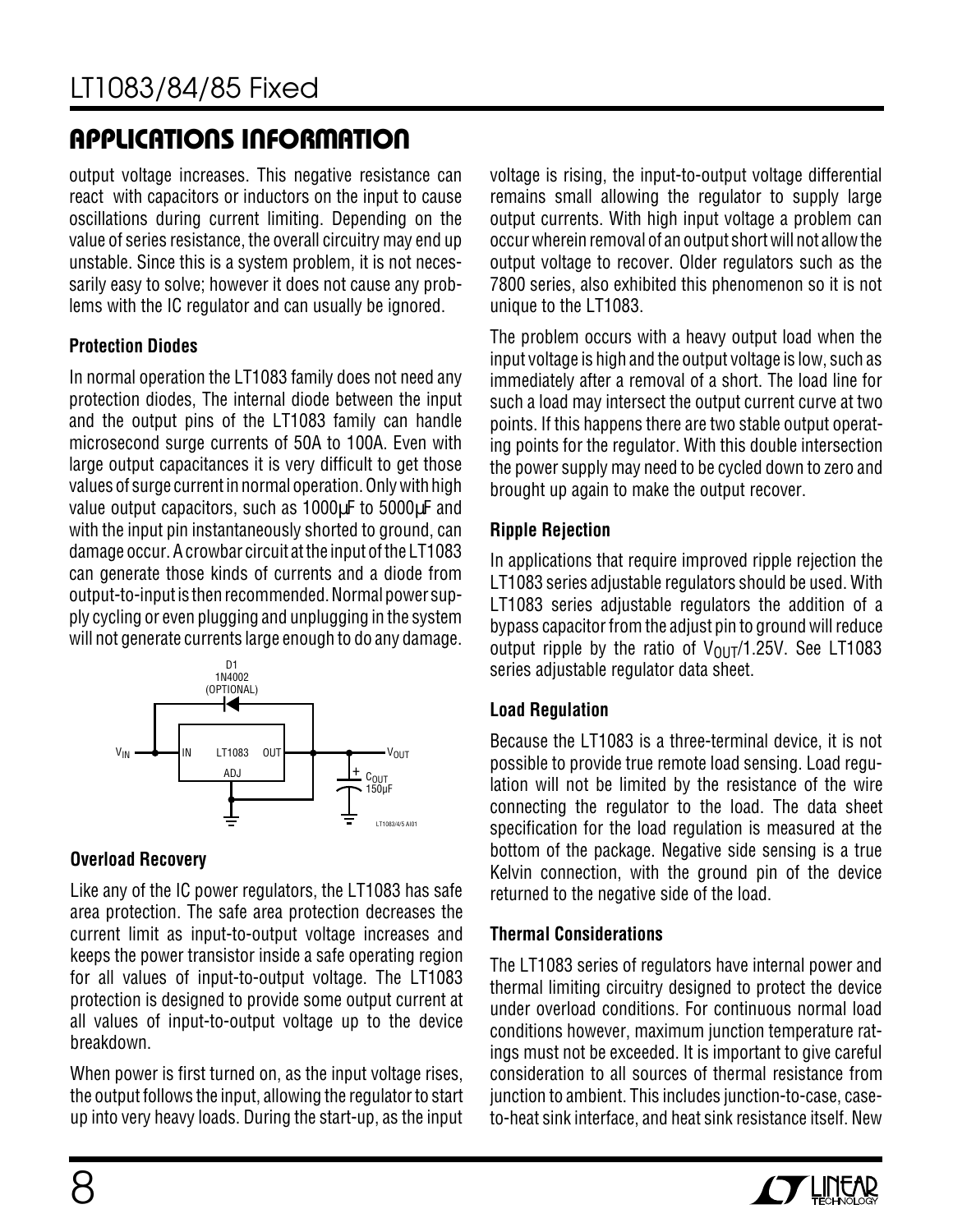### **APPLICATIONS INFORMATION U W U U**

thermal resistance specifications have been developed to more accurately reflect device temperature and ensure safe operating temperatures. The data section for these new regulators provides a separate thermal resistance and maximum junction temperature for both the *Control Sec*tion and the Power Section. Previous regulators, with a single junction-to-case thermal resistance specification, used an average of the two values provided here and therefore could allow excessive junction temperatures under certain conditions of ambient temperature and heat sink resistance. To avoid this possibility, calculations should be made for both sections to ensure that both thermal limits are met.

Junction-to-case thermal resistance is specified from the IC junction to the bottom of the case directly below the die. This is the lowest resistance path for heat flow. Proper mounting is required to ensure the best possible thermal flow from this area of the package to the heat sink. Thermal compound at the case-to-heat sink interface is strongly recommended. If the case of the device must be electronically isolated, a thermally conductive spacer can be used as long as its added contribution to thermal resistance is considered. Note that the case of all devices in this series is electronically connected to the ouput.

For example, using a LT1083-5CK (TO-3, Commercial) and assuming:

 $V_{IN}(max$  continuous) = 9V,  $V_{OUT}$  = 5V,  $I_{OUT}$  = 6A,

 $T_A = 75^{\circ}$ C θ<sub>HEAT SINK</sub> = 1°C/W,

 $\theta$ CASE-TO-HEAT SINK = 0.2°C/W for K package with thermal compound.

Power dissipation under these conditions is equal to:

 $P_D = (V_{IN} - V_{OUT}) (I_{OUT}) = 24W$ 

Junction temperature will be equal to:

 $T_J = T_A + P_D ( \theta_{HEAT \, SINK} + \theta_{CASE-TO-HEAT \, SINK} + \theta_{JC} )$ For the Control Section:

 $T_J = 75$ °C + 24W (1°C/W + 0.2°C/W + 0.6°C/W) = 118°C

118 $\degree$ C < 125 $\degree$ C = T<sub>JMAX</sub> (Control Section Commercial Range)

For the Power Transistor:

 $T_{\rm J}$  = 75°C + 24W (1°C/W + 0.2°C/W + 1.6°C/W) = 142°C

 $142^{\circ}$ C <  $150^{\circ}$ C = T<sub>JMAX</sub> (Power Transistor Commercial Range)

In both cases the junction temperature is below the maximum rating for the respective sections, ensuring reliable operation.

### **TYPICAL APPLICATIONS U**

 $\boldsymbol{I}$ y liitar

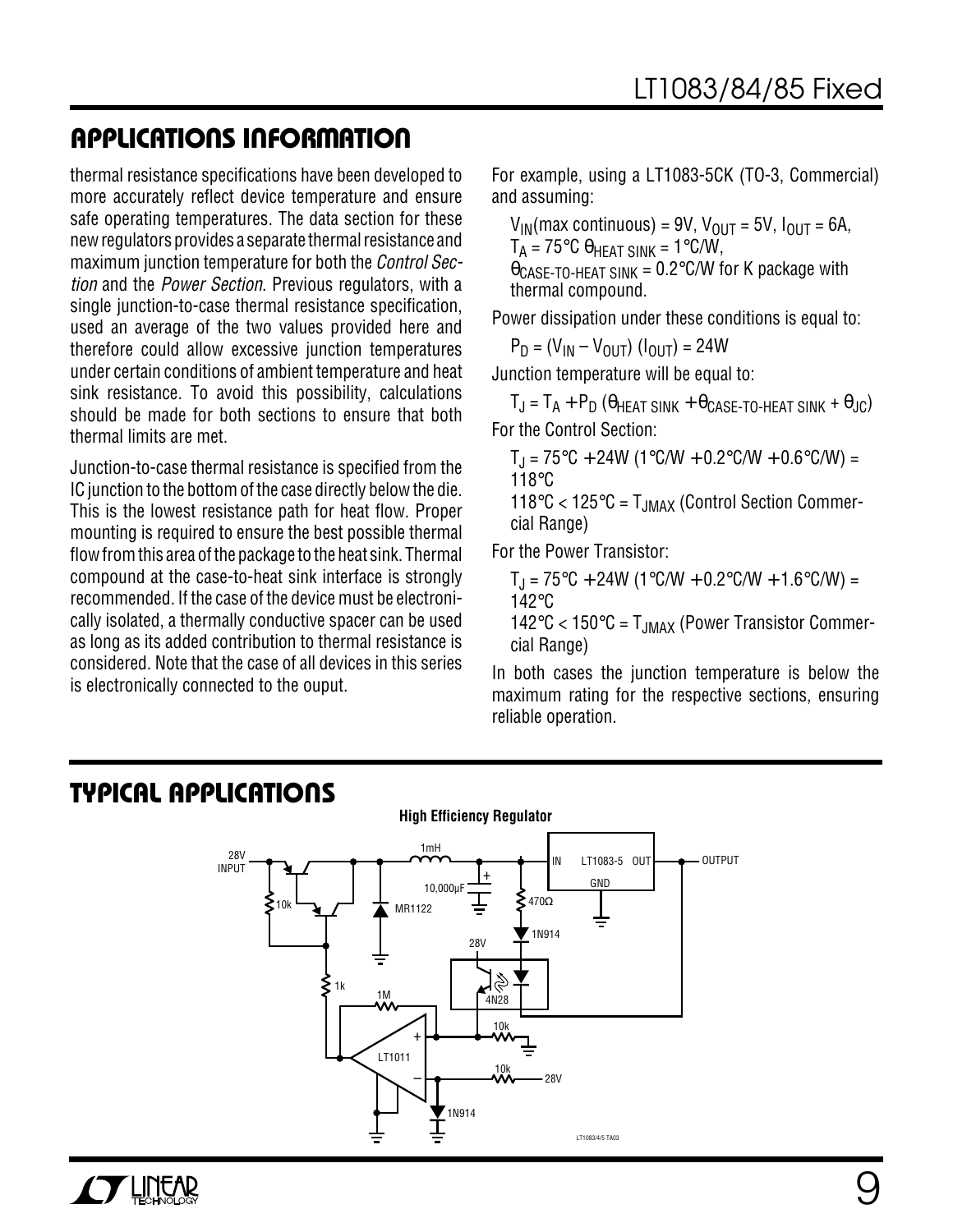## **TYPICAL APPLICATIONS U**

#### **Paralleling Regulators**



**7.5A Regulator**



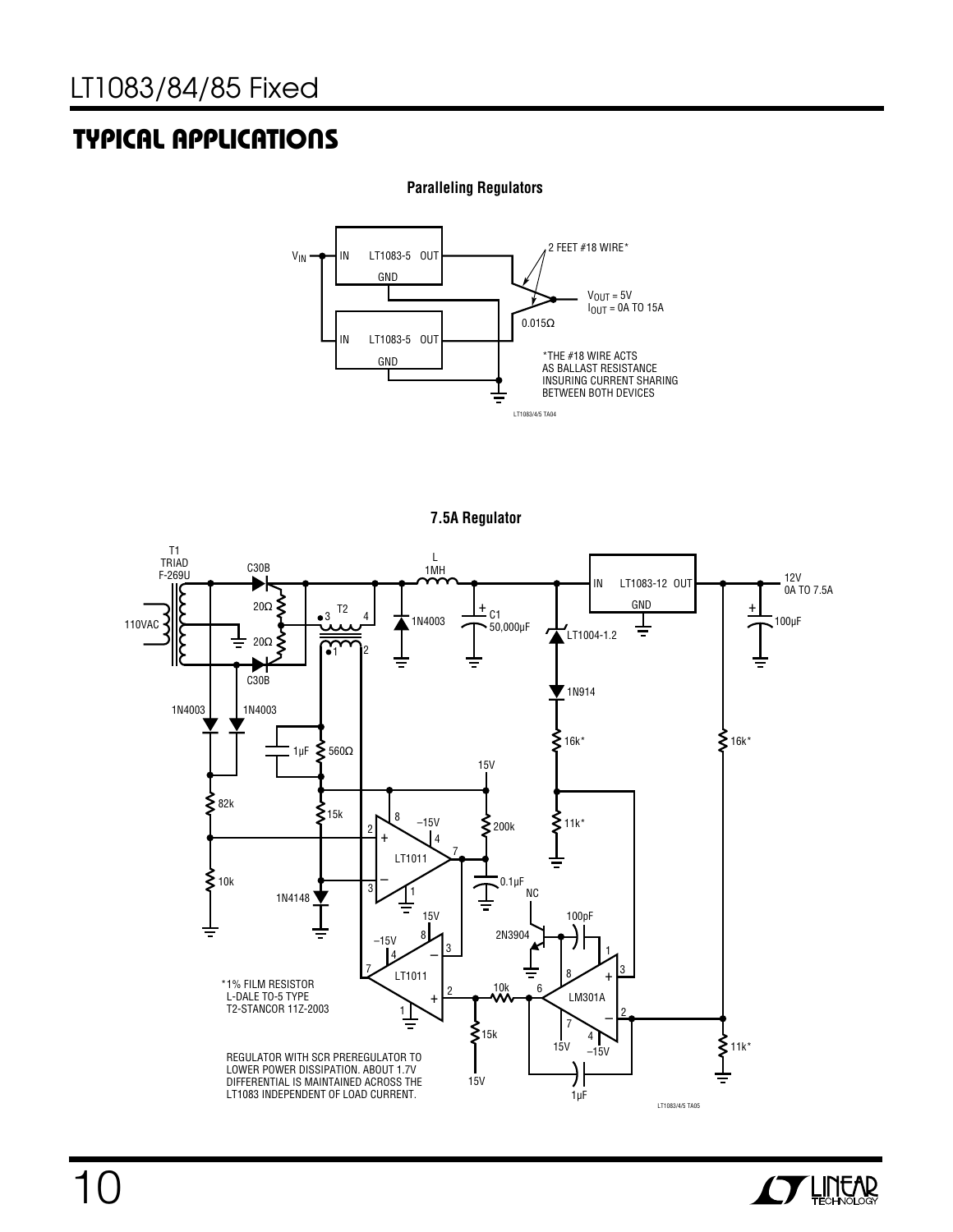#### **TYPICAL APPLICATIONS U**

#### **Adjusting Output Voltage**



+ +

LT1085-5

 $-5V<sub>OUT</sub>$ 

LT1083/4/5 TA07

10V

LT1029

 $_{10\mu}$ F  $\frac{1}{\mu}$  100 $\mu$ F





**Low Dropout Negative Supply**

 $V_{IN}$  > 11.5V

╧



#### **Battery Backed Up Regulated Supply**





Information furnished by Linear Technology Corporation is believed to be accurate and reliable. However, no responsibility is assumed for its use. Linear Technology Corporation makes no represen-tation that the interconnection of its circuits as described herein will not infringe on existing patent rights.